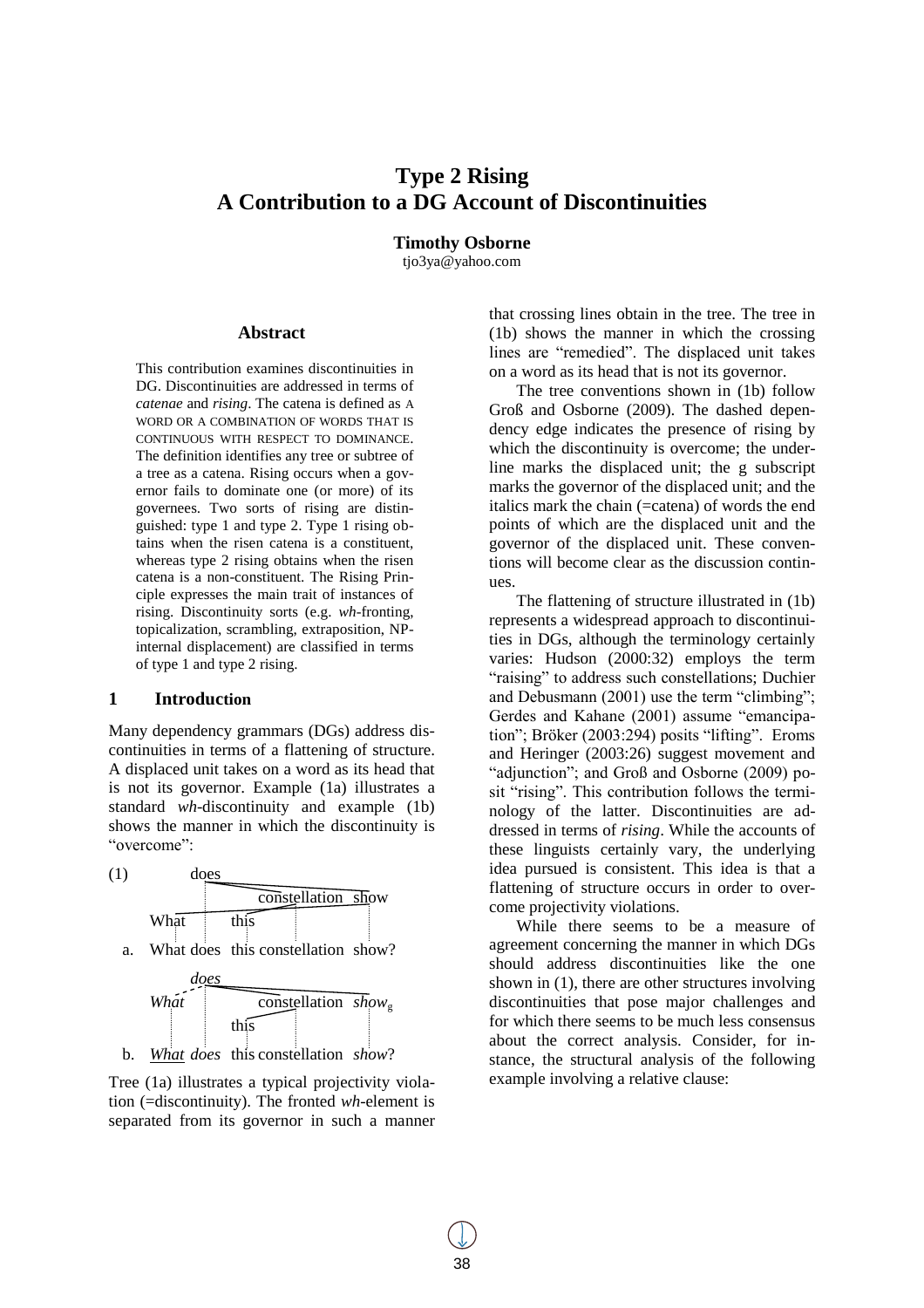

The arrow dependency edge identifies an adjunct (as opposed to an argument). While the tree conventions shown again follow Groß and Osborne (2009), the actual hierarchy of words assumed is similar to proposal by Kunze (1975:160); the finite verb is seen as the root of the relative clause (not the relative pronoun).<sup>1</sup>

The difficulty with the analysis in (2a) is that there are indications that the relative pronoun should be the root of the relative clause, not the finite verb. In German for instance, the presence of a relative pronoun evokes VF (=verb final) order just like subordinators do. Since subordinators are unanimously viewed as the root of the clause they introduce, the inference is that relative pronouns should also be the roots of the clauses that they introduce. This insight motivates the following structural analysis of (2):



The relative pronoun is now the root of the relative clause. The major difference between (2a) and (2b) is that the displaced unit, i.e. *that*, in  $(2a)$  is a constituent (=a complete subtree), whereas it alone is a non-constituent in (2b) (because it dominates other words).

This contribution argues that the analysis in (2b) should be preferred over the analysis in (2a). This situation necessitates that the theory distinguish between two types of discontinuities. Discontinuities like the one in (1b) are instances of *type 1 rising*, whereas discontinuities like the one in (2b) are instances of *type 2 rising*. The defining trait of type 1 rising is that the risen unit is a constituent (=a complete subtree), whereas the risen unit of type 2 rising is a nonconstituent. Since type 2 rising is more likely to

l

be controversial for DG theory, this contribution focuses more on it. The data examined are mostly from English and German.

## **2 Catenae**

Before exploring the distinction between type 1 and type 2 rising, the fundamental unit of syntactic analysis assumed in the current DG must be established. Following O"Grady (1998), Osborne (2005), and Osborne et al. (in press), the *catena* (Latin for "chain", plural *catenae*) is posited as the fundamental unit of syntactic analysis.<sup>2</sup> The catena is defined as A WORD OR A COMBINATION OF WORDS THAT IS CONTINUOUS WITH RESPECT TO DOMINANCE. This definition identifies any dependency tree or any subtree of a dependency tree as a catena.

The catena unit is illustrated using the following abstract structure:



The capital letters represent words. The following 17 combinations qualify as catenae: A, B, C, D, E, AB, BD, CD, DE, ABD, BCD, BDE, CDE, ABCD, ABDE, BCDE, and ABCDE. The following 14 combinations, in contrast, qualify as non-catenae: AC, AD, AE, BC, BE, CE, ABC, ABE, ACD, ACE, ADE, BCE, ABCE, and ACDE. As the number of words increases, the percentage of non-catena combinations increases.

Given a theory neutral definition of the constituent (=A WORD/NODE PLUS ALL THE WORDS/NODES THAT THAT WORD/NODE DOMI-NATES), there are five constituents in (3): A, C, E, CDE, and ABCDE. Examining the combinations that qualify as catenae and that qualify as constituents, one sees that every constituent is a catena, but many catenae are not constituents. Thus THE CONSTITUENT IS A SUBTYPE OF THE CATENA.

 $\overline{a}$ 

<sup>&</sup>lt;sup>1</sup> The term "root" is used throughout to denote the one word in a given unit (e.g. constituent, catena) that is not dominated by any other word in that unit.

<sup>2</sup> O"Grady (1998), Osborne (2005), and Groß and Osborne (2009) employed the term "chain" (instead of "catena"). Osborne et al. (in press), however, replace the term "chain" with "catena" in order to avoid confusion coming from constituency-based derivational grammars, where "chain" has a much different meaning.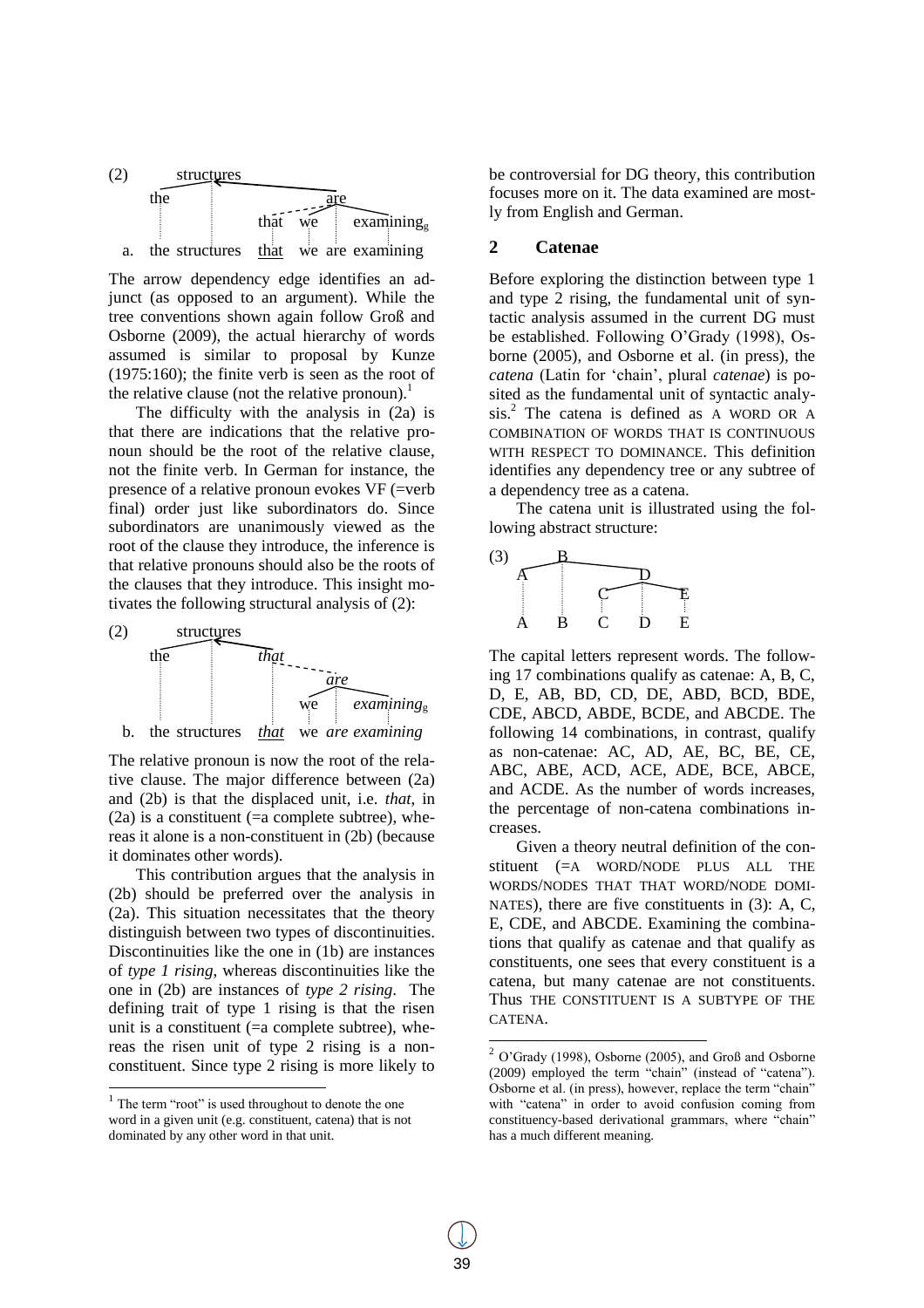The detailed discussions of the catena unit in the sources cited at the beginning of this section establish the validity and importance of the concept. The discussion below can therefore take the concept for granted and base its account of discontinuities thereupon.

# **3 Type 1 rising**

Type 1 rising occurs when the risen catena is a constituent. A number of discontinuity types involve Type 1 rising (e.g. *wh*-fronting in English and German, scrambling in German, and extraposition in English and German). This section briefly illustrates these discontinuity types and in so doing, establishes the particular terminology of the current DG theory of discontinuities. The tree conventions introduced with tree (1b) are again employed.

Example (1b) illustrated *wh*-fronting in English. The next two examples illustrate *w*fronting rising and topicalization rising in German:



As mentioned above, the dashed dependency edge indicates the presence of rising, the underlined unit is the *risen catena*, the g subscript marks the governor of the risen catena, and the italicized words constitute what is now called the *rising catena*.

The following examples illustrate scrambling rising in German (Scrambling does not exist in English, of course):

(6) *Kann uns* jemand *helfen<sup>g</sup> Kann uns* jemand *helfen*? can us someone help "Can someone help us?" (7) dass *hat uns* das *überrascht*<sub>g</sub> dass *uns* das *überrascht hat* that us thatsurprised has 'that that surprised us'



And the following examples illustrate extraposition rising:





These instances of rising all show the major trait of type 1 rising. This trait is that the risen catena is a constituent (as defined above). While there are many aspects of these discontinuity types that deserve attention, the main point that is pertinent for the account of type 2 rising below has now been established. This point is that the risen catena of type 1 rising is a constituent.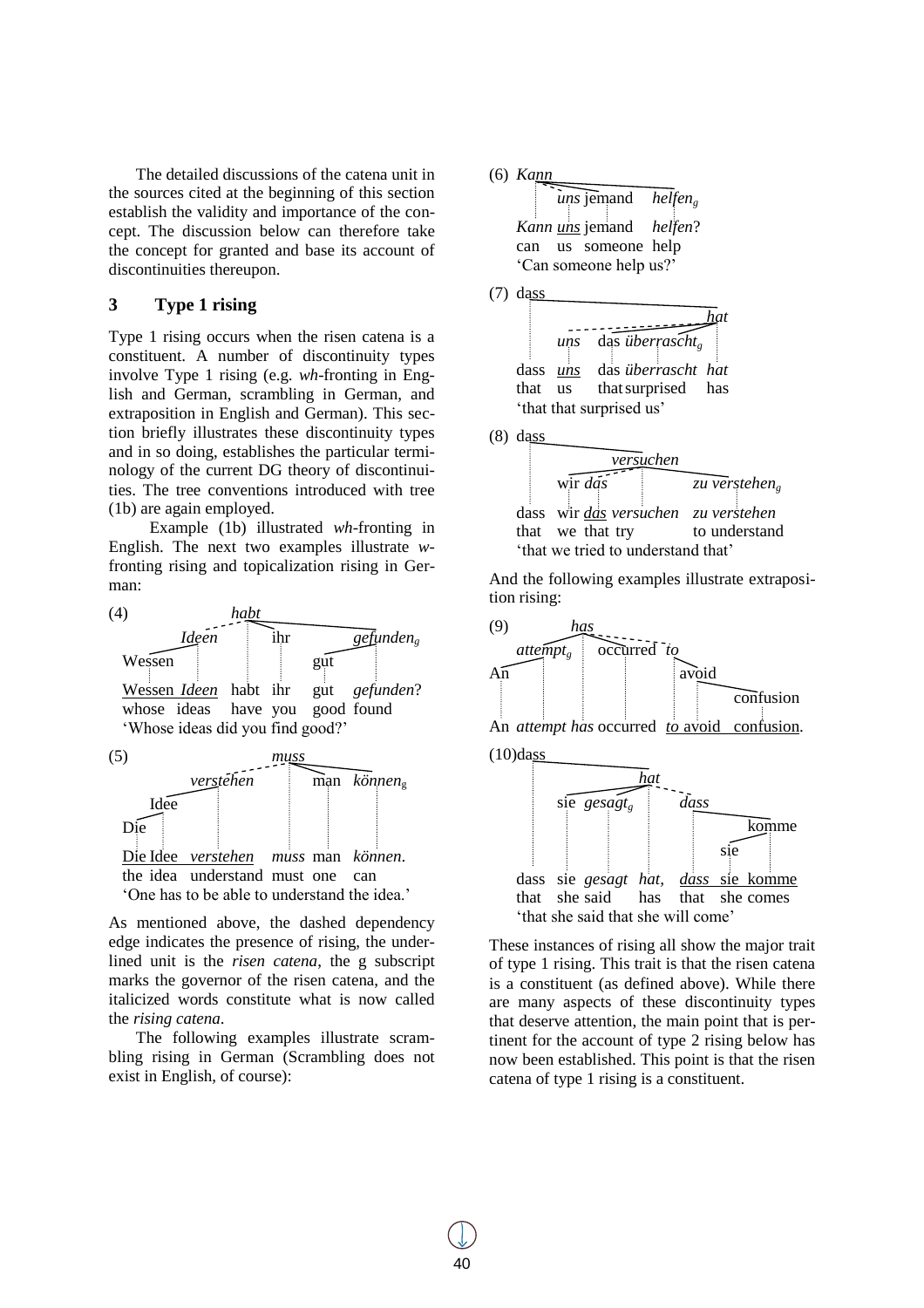## **4 Type 2 rising and the Rising Principle**

The instance of type 2 rising illustrated with (2b) shows the risen catena as a non-constituent. This aspect of type 2 rising allows one to easily distinguish the two types of rising. Any instance of rising where the risen catena is a non-constituent is type 2 rising. Type 2 rising occurs with *wh*-fronting in subordinate clauses (in indirect questions), with relative pronouns of all types, and with NP-internal displacement.

The following trees illustrate type 2 rising in indirect questions:



The following two examples illustrate type 2 rising in relative clauses:



And the following two examples illustrate type 2 rising inside NPs in English:



These two examples show type 2 rising within an NP. The parentheses indicate that the appearance of the preposition *of* in each case is optional. The risen adjective is focused by the adverb, i.e. by *how* and *too*. When the adjective is focused in this manner, it must be fronted within the NP. Interestingly, this sort of type 2 rising is completely absent from German. The pertinent observation in this regard that there are numerous discontinuity types, and languages vary with respect to the inventory of discontinuities that they allow.

The tree conventions in these instances of type 2 rising remain consistent. The risen catena in each case is underlined; the governor of the risen catena carries the g subscript, and the rising catena is in italics. Two things should be acknowledged about type 2 rising: again that the risen catena is a non-constituent and that the root of the risen catena necessarily dominates its governor.

Comparing the instances of type 1 rising in (4-10) with the instances of type 2 rising in (11-16), one sees that in cases of type 1 rising, the head of the risen catena dominates the governor of the risen catena, $3$  whereas with type 2 rising, the root of the risen catena itself dominates the governor of that risen catena. These two observations exhaust the possibilities, and they motivate the Rising Principle:

 $\overline{a}$ 

 $3$  The head of a given catena is the one word (outside of that catena) that dominates that catena.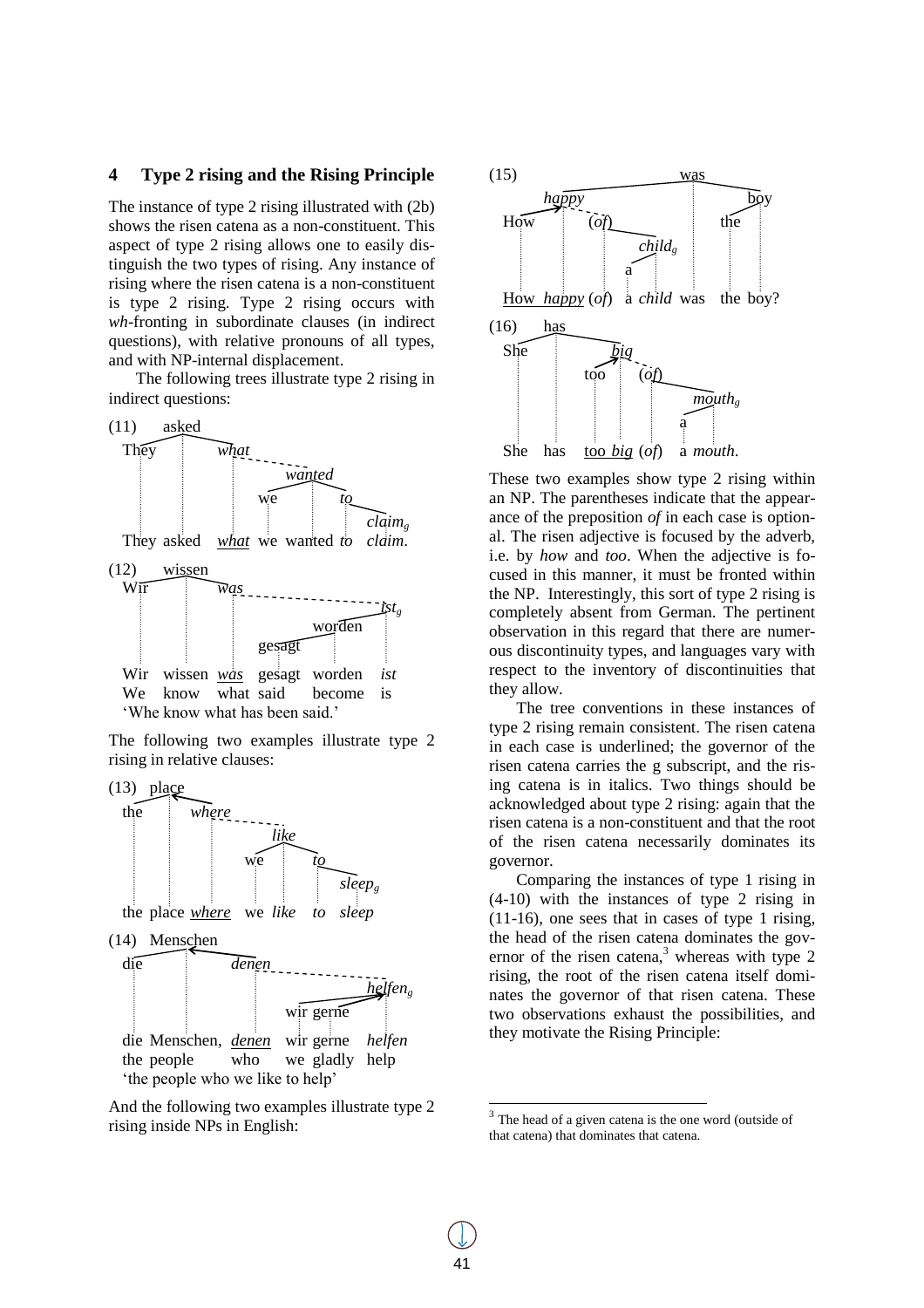#### **Rising Principle**

The head or the root of the risen catena must dominate the governor of the risen catena.

The examples above all obey this principle. Either the head of the risen catena dominates the governor of the risen catena (=type 1 rising) or the root of the risen catena dominates the governor of the risen catena (=type 2 rising). The Rising Principle is the major guideline that all discontinuities must obey. It helps limit the discontinuities that can obtain.

Since many DGs address discontinuities in terms of a mechanism like type 1 rising, type 1 rising should not be too controversial. Type 2 rising, however, is unique to the current DG. To my knowledge, no other DG has proposed something similar. Furthermore, there are some aspects of type 2 rising that generate questions about the nature of discontinuities and headdependent relations in general. For these reasons, the following subsections motivate the current understanding of type 2 rising.

#### **3.1 SV order**

The first observation that supports type 2 rising comes from word order across direct and indirect clauses in English. Direct constituent questions in English can have VS order, where V is an auxiliary. In indirect questions in contrast, SV order obtains. These facts are illustrated with the following examples:



The direct question in (17a) has VS order, where V is an auxiliary verb. The indirect question (17b), in contrast, has SV order. Both sentences necessarily involve a discontinuity. By assuming the distinction between type 1 and type 2 rising, the VS vs. SV distinction can be accommodated.

If type 1 rising were the only type of rising that the theory had at its disposal, accommodating the contrast in a principled manner would be difficult.

The SV order of indirect questions is also seen in relative clauses of all sorts. This fact supports the type 2 rising analysis of these clauses.



The same SV order seen in the indirect questions is present in relative clauses like these. The combination SV-order plus pronoun fronting is thus an indication of type 2 rising.

Beyond the VS vs. SV distinction, subcategorization considerations support type 2 rising. Question verbs (e.g. *ask*, *wonder*, *inquire*, *know*, etc.) subcategorize for an indirect question, whereby the question word is the most distinctive trait of a question (direct or indirect). And regarding relative clauses, the relative pronoun is the most distinctive word of a relative clause, so it makes sense that it should be the root of the relative clause.

## **3.2 VF order**

VF order in German subordinate clauses provides similar support for type 2 rising. Type 2 rising in many subordinate clauses in German provides a principled means of accounting for VF (=verb final) order. An initial observation in this regard is that the appearance of a typical subordinator evokes VF order, e.g.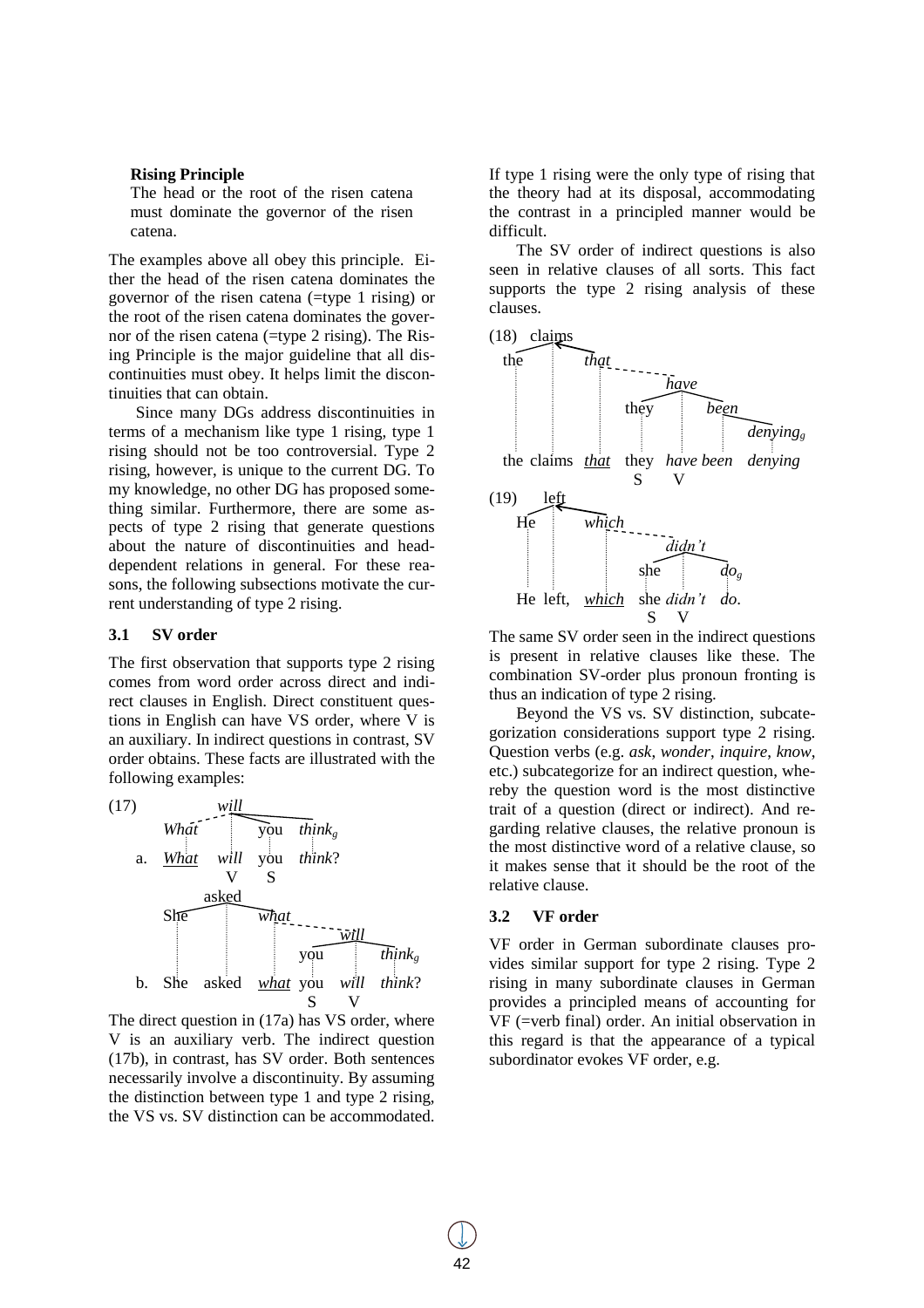

"before we arrived" The subordinators *dass* "that" and *bevor* "before" evoke VF order, which means the finite verb

appears in clause-final position. Since this word order occurs with indirect questions and relative clauses as well, one can assume that such subordinate clauses should have a similar structure.

But only if type 2 rising is allowed can the structure of all VF clauses be parallel. Examine the parallelism of structure across the following clauses:



The closeness in form and meaning across the two clauses suggests strongly that they should have similar structures. The subordinator *wenn*  'when/if' and the interrogative proform *wann* "when" convey similar meanings and they both evoke VF order. Type 2 rising allows for the parallelism to be acknowledged in the structure. If type 1 rising were all the theory had at its dis-

posal, there would be no way to establish the desired parallelism across all VF clauses.

The same observation speaks for type 2 rising in relative clauses in German. The appearance of the relative pronoun evokes VF order, which means that the relative proform should appear in a position where it can have this impact on the clause it introduces, e.g.<sup>4</sup>





The relative proforms *weswegen* "why" and *die* "that/who" evoke VF order. They should therefore appear in a position where they can exert this influence. Assuming type 2 rising allows them to serve as the root of the clause that they introduce.

As mentioned above, distributional considerations provide a second source of support for type 2 rising in indirect questions and relative clauses in German. The defining trait of these clauses is the *wh*-element or relative proform. Since the presence of these elements influences greatly the distribution of the clauses in which they appear, granting them root status in the clause is appropriate.

 4 The dependency arrow connecting *weswegen* to *ist* indicates that *weswegen* is an adjunct. Since the arrow always points away from the adjunct towards the governor of the adjunct, the arrow points downwards in this case.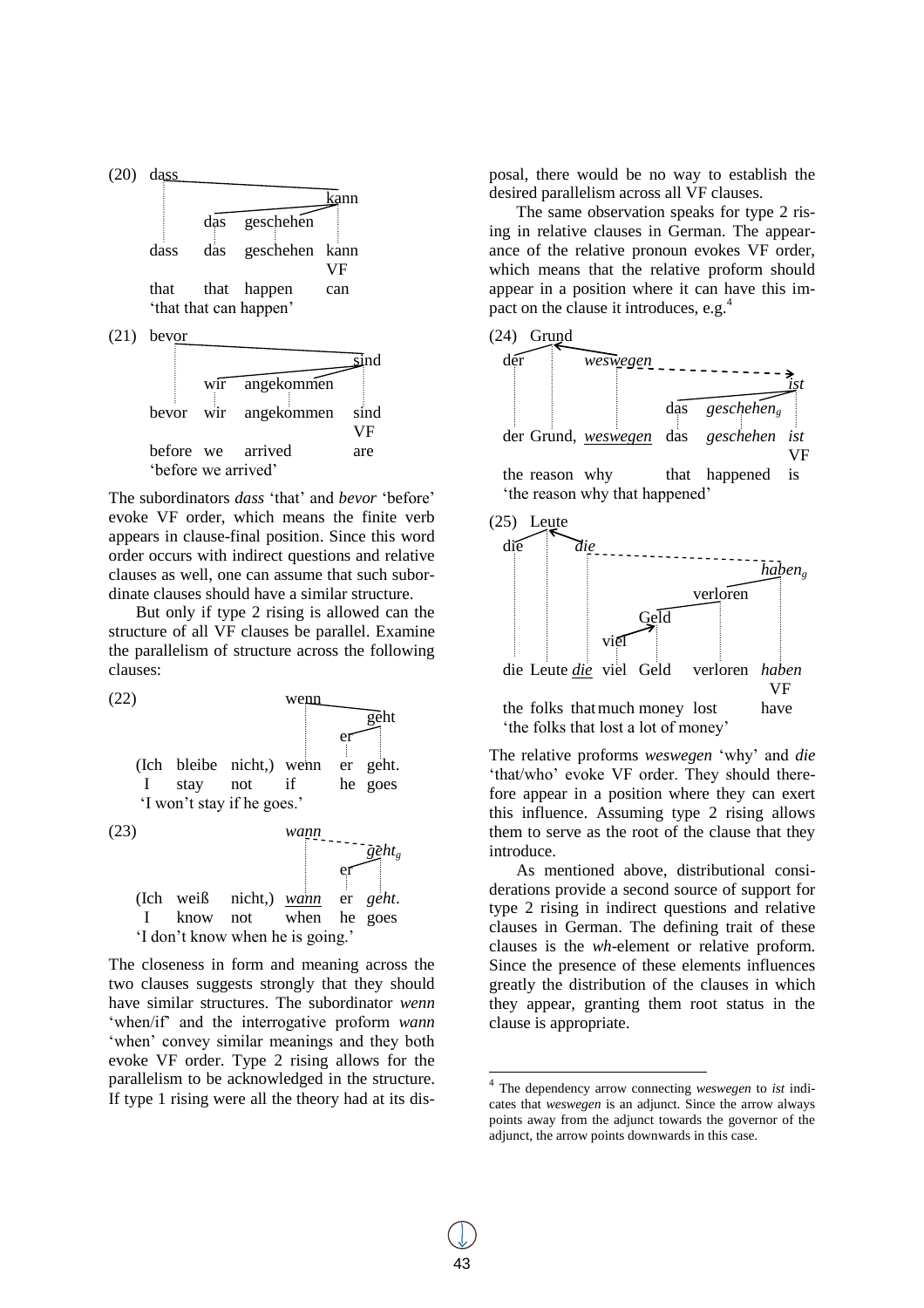#### **3.3 Constituency-based hierarchies**

A third observation supporting type 2 rising is of a much different nature (from the previous two observations). This third observation concerns the analysis of indirect interrogative clauses and relative clauses in constituency grammars (as opposed to in DGs). Constituency grammars of the GB/MP tradition see the *wh*-element or relative proform occupying the head position of the clause, e.g. the C position of CP. The type 2 rising analysis therefore mirrors this analysis of the GB/MP tradition.

The point is illustrated with the following GB analysis of a simple indirect question.



The details of this analysis (e.g. the traces) are not important for the matter at hand. What is important is the surface hierarchy shown. The *wh*-element *what* occupies C, whereby CP, the maximal projection of C, is the root node of the entire structure. This constituency-based analysis is therefore analogous to the DG type 2 rising analysis now under consideration.

The type 2 rising analysis therefore opens the door to the massive body of literature on subordinate clauses in constituency-based systems. Many of the insights gained by the constituency-based systems are now applicable to dependency-based systems (that assume type 2 rising). A bridge of sorts now spans the two traditions (at least in this one area).

#### **3.4 Pied-piping**

Pied-piping in subordinate clauses presents a difficulty for the current analysis in terms of type 2 rising. The seriousness of this difficulty should not, however, be overestimated, since pied-piping challenges most analyses regardless of whether (something like) type 2 rising is assumed or not. The analysis of pied-piping that is now proposed assumes that *wh*-features and relative proform features can in a sense percolate up a catena to a higher node.

Interrogative verbs subcategorize for a word with a *wh*-feature. When pied-piping occurs, this feature has percolated upward to the root of the pied-piped catena, e.g.



The *wh*-feature associated with *which* percolates to the root node of the risen catena. How exactly this percolation should be conceived of is not clear at this point, but that some sort of percolation mechanism is necessary is apparent. In fact regardless of the particular approach at hand, this passing of information up the structure is needed for pied-piping in general, in matrix as well as in embedded clauses.

Two more examples involving relative pronouns further illustrate the mechanism:



In these cases, the feature [rel] (indicating the presence of a relative pronoun) must percolate to the root node of the clause. By doing so, this feature is in a position to elicit the obligatory SV order of English or VF order of German associated with relative clauses.

Worth emphasizing again is that no matter the approach, some sort of percolation mechanism is needed to accommodate pied-piping. This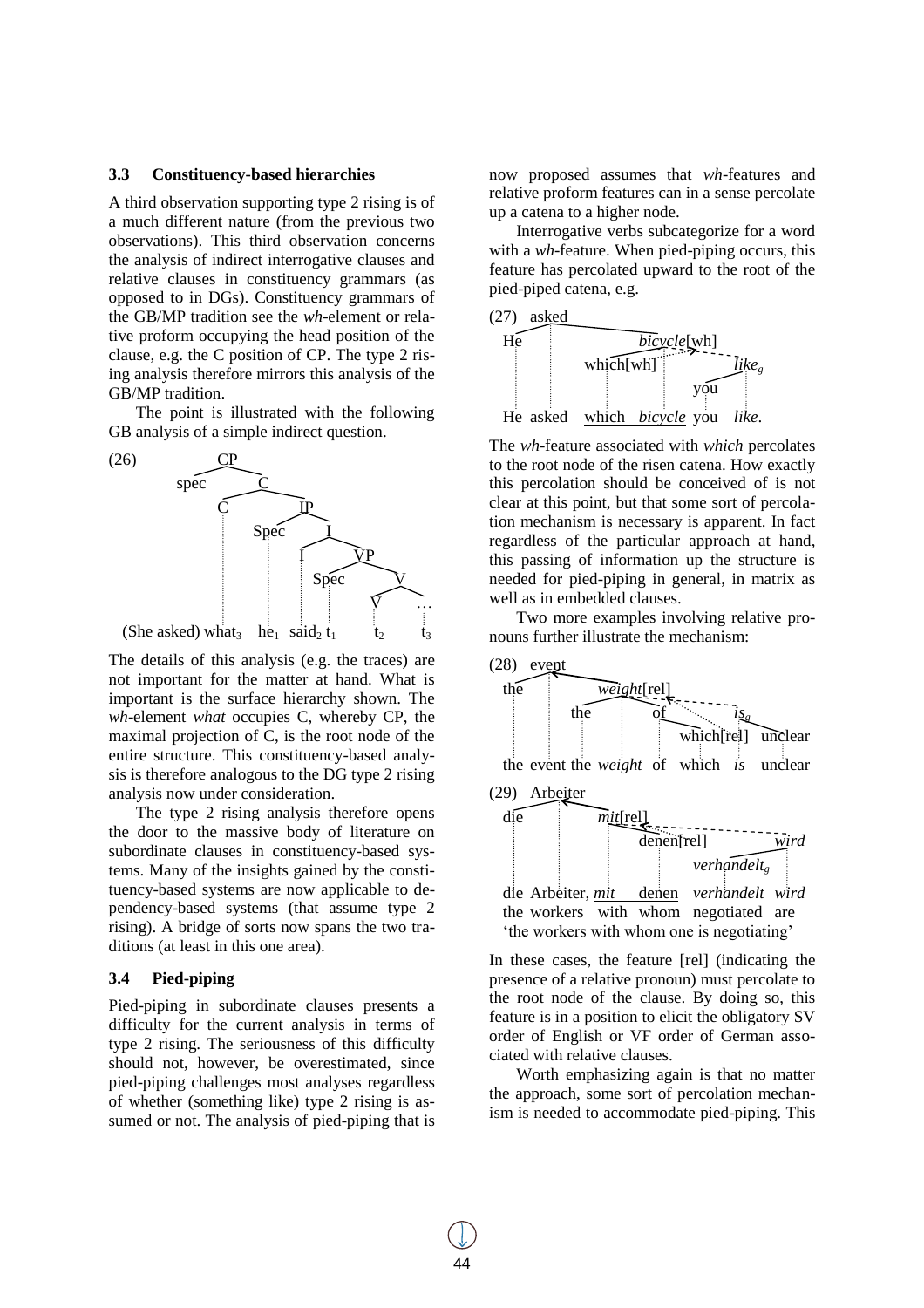necessity is consistent across matrix and embedded clauses.

# **4 Rising in other languages**

The discussion so far has focused on type 2 rising in English and German. The question arises as to whether type 2 rising exists in other languages. I believe that it does. Any time a *wh*word or relative proform (or the encompassing pied-piped expression) must introduce a clause, one can make a case for type 2 rising. The discussion now briefly considers examples from French and Russian. These languages also exhibit type 2 rising.

The following example from French illustrates type 2 rising in an embedded interrogative clause:



- b. \*Je veux savoir il est allé où ?
- c. \*Je veux savoir où est-il allé.

The lack of vertical projection edge but presence of a hyphen on *Je-* identifies *Je-* as a clitic. This aspect of the tree is not pertinent to the point at hand and is therefore taken for granted.

The question word *où* is fronted in the relative clause in (30a). When this fronting fails to occur, the result is bad, as illustrated in (30b). And sentence (30c) demonstrates that fronting is incompatible with subject-auxiliary inversion of the sort that one encounters in matrix questions in French. These data can be accommodated if type 2 rising is seen as obligatory in embedded interrogative clauses in French (just like it is in such clauses in English and German). Note as well that subcategorization requirements in French in such cases are the same as in English and German. Since the matrix predicate subcategorizes for an interrogative element, it makes sense to view the *wh*-element as having risen in the embedded clause to a hierarchical position that allows the subcategorization requirement of the matrix predicate to be satisfied.

The following example contains a standard relative clause:



b. \*le client vous reconnaissez que.

As in English and German, the relative pronoun must undergo type 2 rising. If it does not (i.e. it remains in situ), the result is clearly unacceptable, as example (31b) shows. Based on such data, one can conclude that type 2 rising is occurring consistently in the same environments across English, German, and French (and certainly across many other languages as well).

The following example provided by an anonymous reviewer illustrates an embedded interrogative in Russian:



"Tell him which book the student checked out of the library.'

The interrogative element *kakuju* "which" must be fronted within the embedded interrogative clause, a fact that is consistent with an analysis in terms of type 2 rising.

The interesting aspect of this example is that the interrogative word *kakuju* fails to piedpipe its governor *knigu*. Note that in English, French, and German, such sentences are bad, e.g. *\*Tell him which the student checked out book from the library*. This contrast across the languages is explained in terms of Ross (1967)